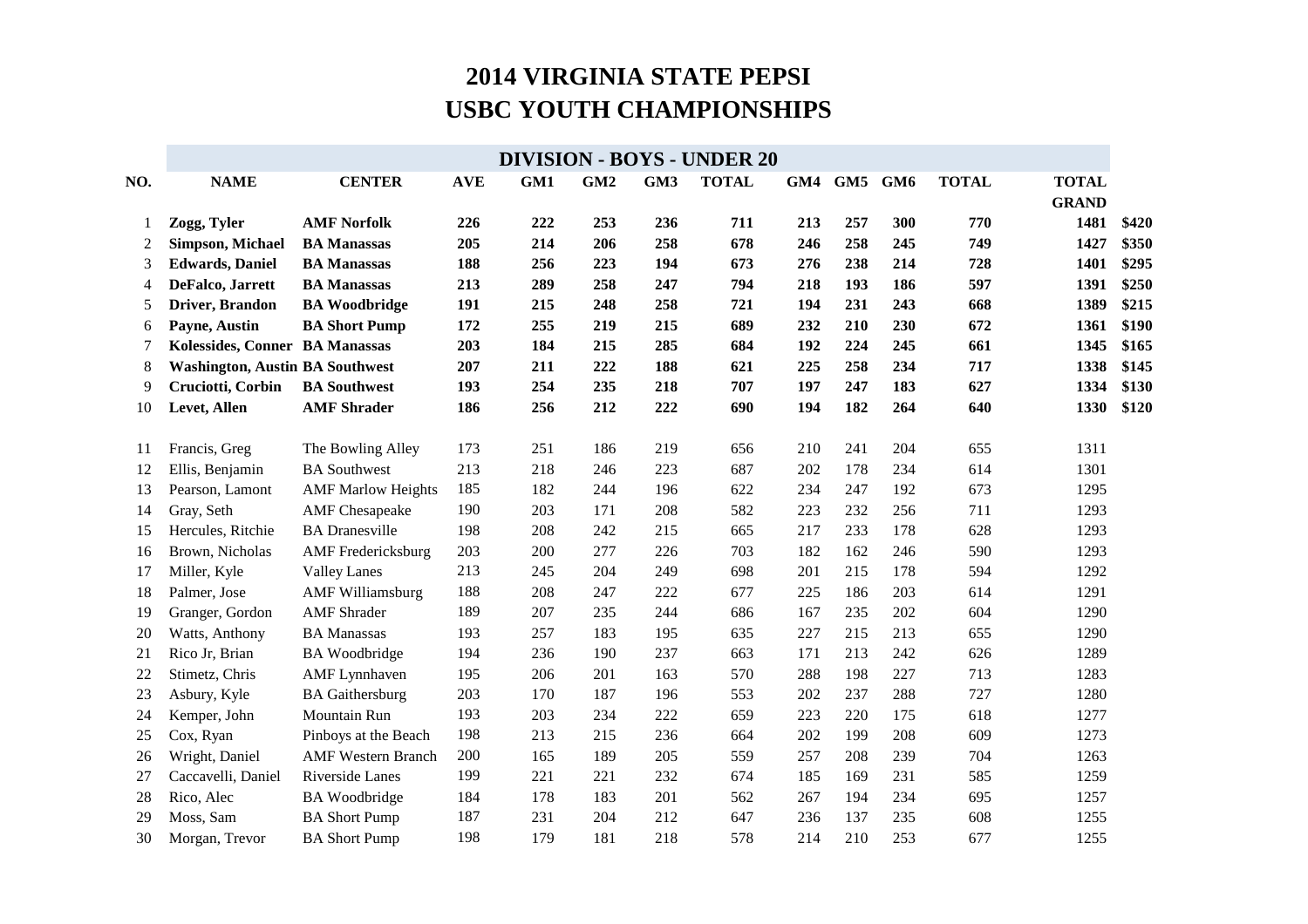|     | <b>DIVISION - BOYS - UNDER 20</b> |                           |            |     |     |     |              |     |     |                 |              |              |  |
|-----|-----------------------------------|---------------------------|------------|-----|-----|-----|--------------|-----|-----|-----------------|--------------|--------------|--|
| NO. | <b>NAME</b>                       | <b>CENTER</b>             | <b>AVE</b> | GM1 | GM2 | GM3 | <b>TOTAL</b> | GM4 | GM5 | GM <sub>6</sub> | <b>TOTAL</b> | <b>TOTAL</b> |  |
|     |                                   |                           |            |     |     |     |              |     |     |                 |              | <b>GRAND</b> |  |
| 31  | Hilowitz, Stephen                 | <b>AMF</b> Norfolk        | 214        | 197 | 246 | 201 | 644          | 216 | 206 | 188             | 610          | 1254         |  |
| 32  | Scott, Rashaan                    | <b>Gator Bowl</b>         | 193        | 233 | 201 | 221 | 655          | 162 | 237 | 200             | 599          | 1254         |  |
| 33  | Blondino, Mikoel                  | <b>AMF Norfolk</b>        | 181        | 234 | 168 | 195 | 597          | 201 | 246 | 209             | 656          | 1253         |  |
| 34  | Waller, Devin                     | <b>AMF</b> Waldorf        | 190        | 212 | 237 | 184 | 633          | 222 | 236 | 159             | 617          | 1250         |  |
| 35  | Woods, Timothy                    | <b>Gator Bowl</b>         | 181        | 278 | 214 | 173 | 665          | 191 | 200 | 183             | 574          | 1239         |  |
| 36  | Pastella, Casey                   | <b>AMF York</b>           | 172        | 200 | 193 | 178 | 571          | 181 | 257 | 222             | 660          | 1231         |  |
| 37  | Huffman, Corey                    | <b>BA</b> Manassas        | 186        | 218 | 177 | 178 | 573          | 175 | 234 | 243             | 652          | 1225         |  |
| 38  | Frazier, Will                     | <b>AMF</b> Dale City      | 191        | 206 | 162 | 198 | 566          | 231 | 249 | 175             | 655          | 1221         |  |
| 39  | Whittle, Tyler                    | <b>AMF</b> Chesapeake     | 209        | 170 | 225 | 244 | 639          | 236 | 181 | 162             | 579          | 1218         |  |
| 40  | Mabry, James                      | NRV Superbowl             | 188        | 235 | 174 | 159 | 568          | 169 | 224 | 256             | 649          | 1217         |  |
| 41  | Saunders, Nicholas                | <b>BA Falls Church</b>    | 153        | 193 | 161 | 209 | 563          | 227 | 230 | 195             | 652          | 1215         |  |
| 42  | Wooten, Nicholas                  | <b>AMF</b> Chesapeake     | 200        | 247 | 173 | 186 | 606          | 223 | 180 | 201             | 604          | 1210         |  |
| 43  | Bock, Donald                      | <b>BA Bull Run</b>        | 215        | 205 | 195 | 222 | 622          | 194 | 224 | 166             | 584          | 1206         |  |
| 44  | Woods, Xavier                     | <b>AMF</b> Waldorf        | 196        | 204 | 178 | 178 | 560          | 216 | 226 | 203             | 645          | 1205         |  |
| 45  | Larsen, Donavan                   | <b>AMF York</b>           | 175        | 198 | 155 | 211 | 564          | 254 | 190 | 197             | 641          | 1205         |  |
| 46  | Silas, Marcus                     | <b>AMF York</b>           | 201        | 193 | 197 | 225 | 615          | 200 | 183 | 205             | 588          | 1203         |  |
| 47  | Rinehart, Tyler                   | <b>AMF Norfolk</b>        | 210        | 200 | 162 | 199 | 561          | 225 | 209 | 206             | 640          | 1201         |  |
| 48  | Hartsell, Tyler                   | The Bowling Alley         | 199        | 168 | 191 | 192 | 551          | 202 | 232 | 212             | 646          | 1197         |  |
| 49  | Holloway, Wilton                  | <b>SpareTimes</b>         | 202        | 183 | 245 | 190 | 618          | 227 | 171 | 179             | 577          | 1195         |  |
| 50  | Tackett, Zachary                  | <b>AMF Norfolk</b>        | 211        | 134 | 206 | 270 | 610          | 194 | 198 | 192             | 584          | 1194         |  |
| 51  | McManus, Shawn                    | <b>BA</b> Woodbridge      | 181        | 186 | 199 | 173 | 558          | 213 | 228 | 188             | 629          | 1187         |  |
| 52  | Preece, Ben                       | NRV Superbowl             | 171        | 185 | 205 | 215 | 605          | 204 | 184 | 193             | 581          | 1186         |  |
| 53  | Keller, Damien                    | <b>AMF</b> Lynnhaven      | 213        | 178 | 205 | 175 | 558          | 242 | 221 | 164             | 627          | 1185         |  |
| 54  | Myers, Aaron                      | <b>AMF Norfolk</b>        | 190        | 199 | 265 | 197 | 661          | 184 | 193 | 146             | 523          | 1184         |  |
| 55  | Gardner, Robert                   | <b>AMF Western Branch</b> | 195        | 230 | 194 | 212 | 636          | 124 | 196 | 226             | 546          | 1182         |  |
| 56  | Long, Conor                       | Crofton                   | 189        | 179 | 185 | 219 | 583          | 189 | 189 | 218             | 596          | 1179         |  |
| 57  | Coates, Anthony                   | <b>AMF Marlow Heights</b> | 178        | 171 | 245 | 185 | 601          | 182 | 207 | 186             | 575          | 1176         |  |
| 58  | Oakley, Nathan                    | Village Lanes (Leesbu     | 167        | 174 | 211 | 183 | 568          | 199 | 197 | 212             | 608          | 1176         |  |
| 59  | Herndon, Chad                     | <b>SpareTimes</b>         | 180        | 192 | 205 | 206 | 603          | 231 | 170 | 167             | 568          | 1171         |  |
| 60  | Waldron, Logan                    | Lee Hi Lanes              | 192        | 164 | 194 | 212 | 570          | 243 | 200 | 157             | 600          | 1170         |  |
| 61  | Wenner, Jared                     | <b>AMF York</b>           | 197        | 266 | 149 | 175 | 590          | 167 | 222 | 191             | 580          | 1170         |  |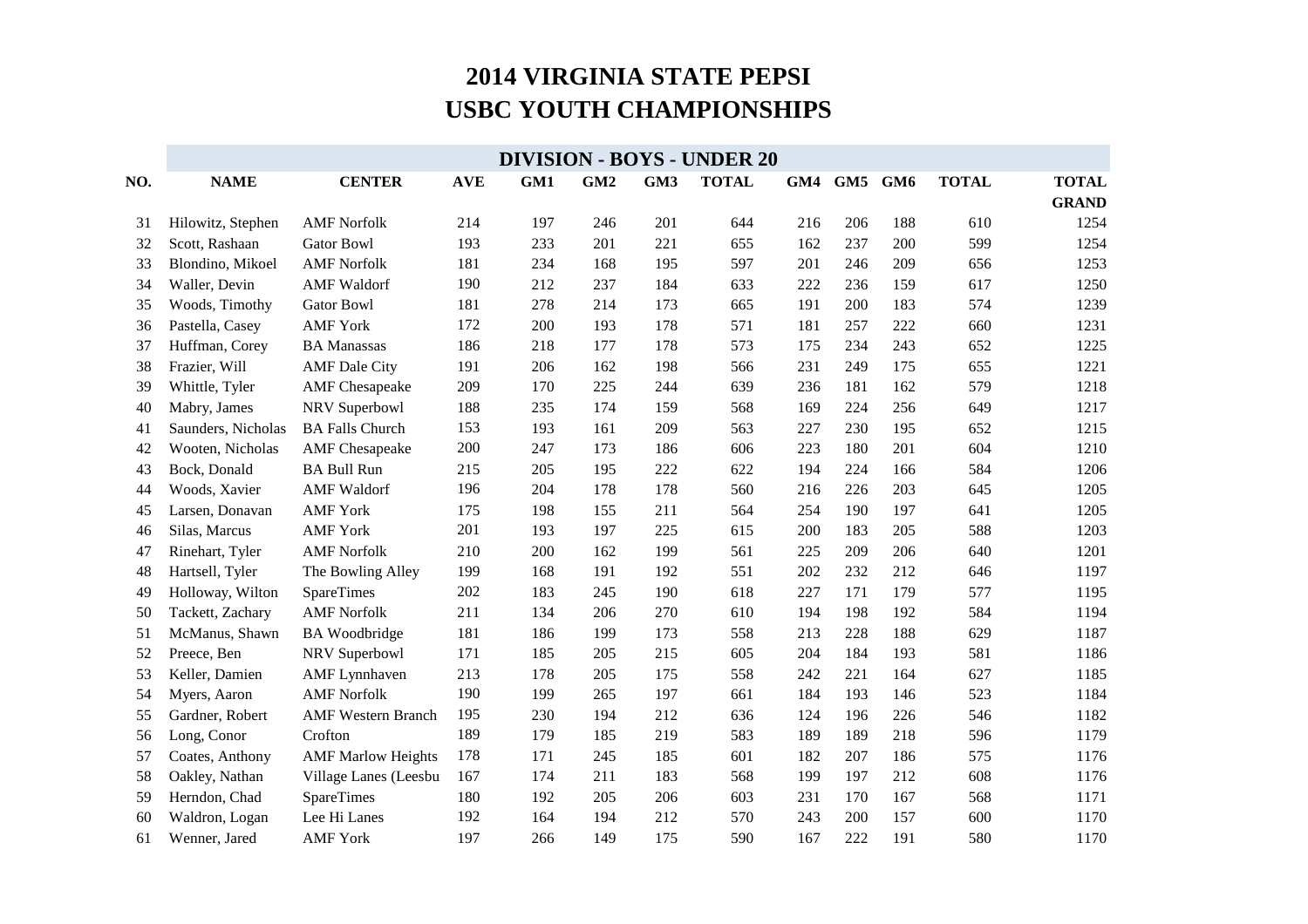|     | <b>DIVISION - BOYS - UNDER 20</b> |                           |            |     |                 |     |              |     |     |     |              |              |  |
|-----|-----------------------------------|---------------------------|------------|-----|-----------------|-----|--------------|-----|-----|-----|--------------|--------------|--|
| NO. | <b>NAME</b>                       | <b>CENTER</b>             | <b>AVE</b> | GM1 | GM <sub>2</sub> | GM3 | <b>TOTAL</b> | GM4 | GM5 | GM6 | <b>TOTAL</b> | <b>TOTAL</b> |  |
|     |                                   |                           |            |     |                 |     |              |     |     |     |              | <b>GRAND</b> |  |
| 62  | Wilson, Christopher BA Chantilly  |                           | 191        | 175 | 198             | 188 | 561          | 189 | 228 | 191 | 608          | 1169         |  |
| 63  | Carter, Jacob                     | <b>BA</b> Woodbridge      | 196        | 225 | 145             | 179 | 549          | 195 | 218 | 205 | 618          | 1167         |  |
| 64  | Battle III, Roy                   | Crofton                   | 201        | 212 | 166             | 153 | 531          | 206 | 204 | 225 | 635          | 1166         |  |
| 65  | Myles, Josh                       | <b>AMF</b> Fredericksburg | 211        | 248 | 159             | 187 | 594          | 179 | 202 | 190 | 571          | 1165         |  |
| 66  | Sutphin, Austin                   | Lord Calvert              | 203        | 199 | 156             | 245 | 600          | 201 | 182 | 181 | 564          | 1164         |  |
| 67  | Davis, Brandon K.                 | <b>BA</b> Southwest       | 189        | 218 | 149             | 203 | 570          | 211 | 211 | 171 | 593          | 1163         |  |
| 68  | Jones, Brett                      | Lee Hi Lanes              | 178        | 246 | 137             | 182 | 565          | 180 | 225 | 192 | 597          | 1162         |  |
| 69  | Oakes, Logan                      | <b>Valley Lanes</b>       | 190        | 201 | 153             | 211 | 565          | 211 | 172 | 210 | 593          | 1158         |  |
| 70  | Palmer, David                     | The Bowling Alley         | 185        | 201 | 170             | 173 | 544          | 194 | 209 | 211 | 614          | 1158         |  |
| 71  | Breckenridge, Juan                | <b>AMF York</b>           | 196        | 199 | 179             | 171 | 549          | 238 | 217 | 153 | 608          | 1157         |  |
| 72  | Poole, Jordan                     | <b>AMF</b> Dale City      | 171        | 230 | 224             | 186 | 640          | 156 | 170 | 191 | 517          | 1157         |  |
| 73  | Bloom, Robert                     | Pinboys at the Beach      | 184        | 210 | 226             | 199 | 635          | 183 | 179 | 159 | 521          | 1156         |  |
| 74  | Dickerson, Robert                 | Riverside Lanes           | 196        | 138 | 233             | 167 | 538          | 165 | 256 | 196 | 617          | 1155         |  |
| 75  | Johnson, Darren                   | <b>BA Chantilly</b>       | 194        | 197 | 234             | 162 | 593          | 167 | 190 | 194 | 551          | 1144         |  |
| 76  | Gardner, Trevor                   | <b>AMF Western Branch</b> | 160        | 232 | 151             | 172 | 555          | 190 | 162 | 235 | 587          | 1142         |  |
| 77  | Brown, Alex                       | <b>AMF</b> Chesapeake     | 204        | 198 | 210             | 200 | 608          | 191 | 164 | 175 | 530          | 1138         |  |
| 78  | Watson, Ryan                      | <b>AMF Western Branch</b> | 213        | 203 | 199             | 181 | 583          | 172 | 167 | 215 | 554          | 1137         |  |
| 79  | Logan, Tyler                      | Riverside Lanes           | 190        | 208 | 167             | 166 | 541          | 172 | 181 | 243 | 596          | 1137         |  |
| 80  | Blair, Gene                       | <b>AMF</b> Waldorf        | 183        | 210 | 173             | 205 | 588          | 187 | 181 | 179 | 547          | 1135         |  |
| 81  | Anderson, Samuel                  | <b>BA</b> Woodbridge      | 208        | 214 | 175             | 177 | 566          | 235 | 183 | 151 | 569          | 1135         |  |
| 82  | Brown, D'mico                     | <b>AMF</b> Capital Plaza  | 179        | 173 | 235             | 207 | 615          | 224 | 138 | 157 | 519          | 1134         |  |
| 83  | Lawson, Brandon                   | NRV Superbowl             | 187        | 183 | 163             | 199 | 545          | 183 | 195 | 211 | 589          | 1134         |  |
| 84  | Mann, Kyle                        | <b>AMF</b> Fredericksburg | 196        | 236 | 234             | 179 | 649          | 135 | 170 | 179 | 484          | 1133         |  |
| 85  | Douttiel, D.J.                    | <b>BA</b> Southwest       | 212        | 202 | 194             | 220 | 616          | 181 | 151 | 185 | 517          | 1133         |  |
| 86  | Mahmot, Dustin                    | <b>BA</b> Gaithersburg    | 206        | 148 | 125             | 160 | 433          | 241 | 227 | 231 | 699          | 1132         |  |
| 87  | Lee, Curtis                       | Lord Calvert              | 177        | 205 | 234             | 179 | 618          | 142 | 131 | 237 | 510          | 1128         |  |
| 88  | Allender, Davis                   | <b>BA</b> Southwest       | 184        | 217 | 209             | 192 | 618          | 234 | 136 | 139 | 509          | 1127         |  |
| 89  | Mattes, Connor                    | <b>BA</b> Dranesville     | 163        | 146 | 163             | 221 | 530          | 217 | 179 | 200 | 596          | 1126         |  |
| 90  | Haley, Bryan                      | <b>AMF</b> Waldorf        | 179        | 192 | 208             | 203 | 603          | 204 | 169 | 148 | 521          | 1124         |  |
| 91  | Lewis, Justus                     | Ft. Meade                 | 145        | 257 | 178             | 149 | 584          | 160 | 172 | 203 | 535          | 1119         |  |
| 92  | Daigneault, Normand NRV Superbowl |                           | 173        | 226 | 197             | 202 | 625          | 138 | 183 | 171 | 492          | 1117         |  |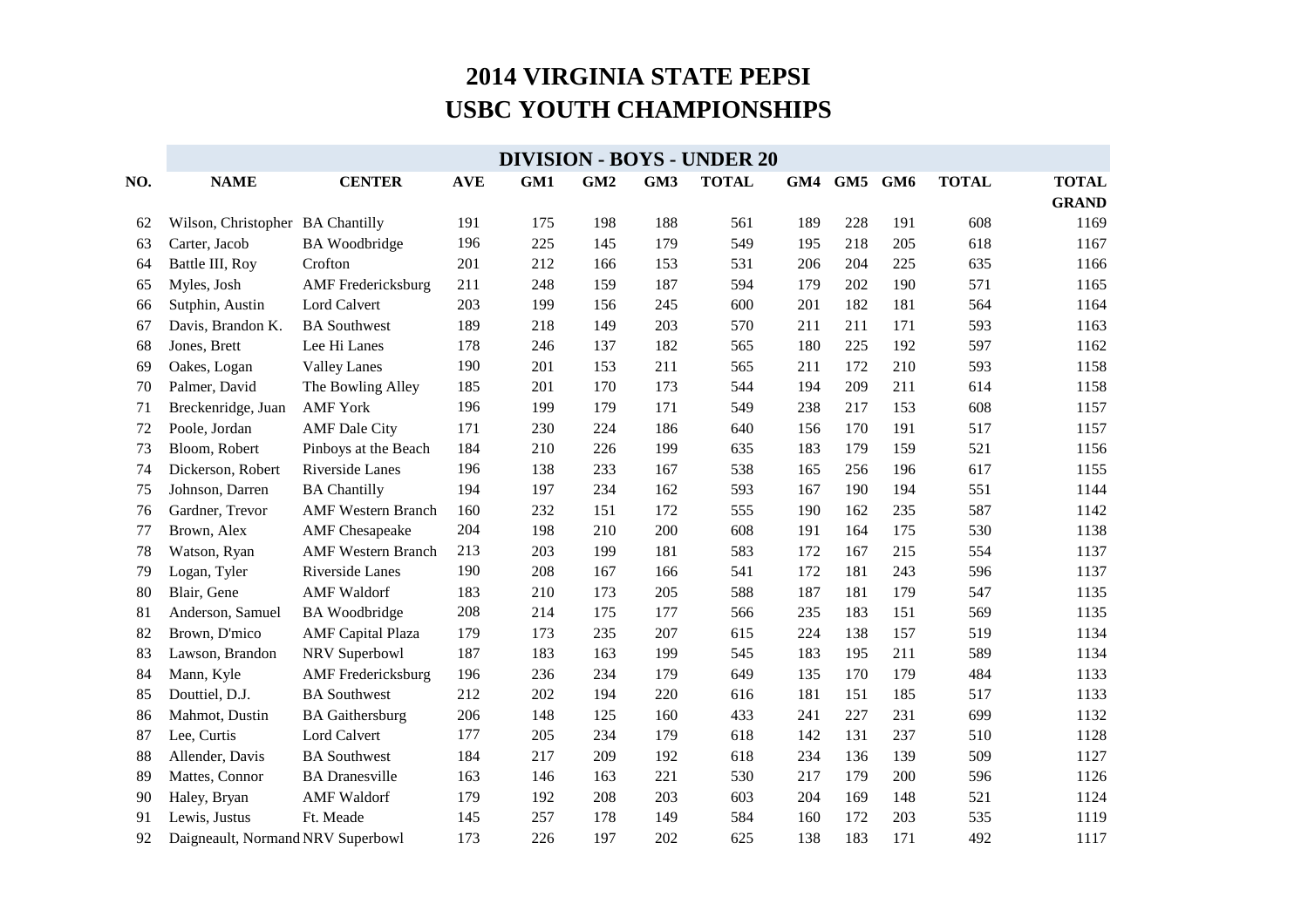|     | <b>DIVISION - BOYS - UNDER 20</b> |                          |            |     |     |     |              |     |     |     |              |              |  |
|-----|-----------------------------------|--------------------------|------------|-----|-----|-----|--------------|-----|-----|-----|--------------|--------------|--|
| NO. | <b>NAME</b>                       | <b>CENTER</b>            | <b>AVE</b> | GM1 | GM2 | GM3 | <b>TOTAL</b> | GM4 | GM5 | GM6 | <b>TOTAL</b> | <b>TOTAL</b> |  |
|     |                                   |                          |            |     |     |     |              |     |     |     |              | <b>GRAND</b> |  |
| 93  | White, Chris                      | <b>BA</b> Gaithersburg   | 197        | 180 | 181 | 171 | 532          | 223 | 162 | 198 | 583          | 1115         |  |
| 94  | White, Robert                     | <b>AMF York</b>          | 161        | 178 | 214 | 179 | 571          | 165 | 149 | 225 | 539          | 1110         |  |
| 95  | Blair, Cody                       | <b>AMF</b> Chesapeake    | 199        | 156 | 184 | 160 | 500          | 194 | 234 | 178 | 606          | 1106         |  |
| 96  | Eister, Ethan                     | Northside Lanes          | 195        | 174 | 206 | 196 | 576          | 203 | 168 | 158 | 529          | 1105         |  |
| 97  | Sadles, Triston                   | SpareTimes               | 193        | 162 | 193 | 213 | 568          | 203 | 181 | 149 | 533          | 1101         |  |
| 98  | Jones, Ta'Shawn                   | <b>AMF</b> Dale City     | 188        | 166 | 176 | 191 | 533          | 193 | 189 | 186 | 568          | 1101         |  |
| 99  | Herndon, Cole                     | SpareTimes               | 175        | 184 | 202 | 192 | 578          | 179 | 174 | 169 | 522          | 1100         |  |
| 100 | Winters, Diamante                 | <b>AMF</b> Waldorf       | 180        | 194 | 185 | 169 | 548          | 205 | 173 | 173 | 551          | 1099         |  |
| 101 | Eister, Kyle                      | Northside Lanes          | 184        | 182 | 161 | 237 | 580          | 179 | 157 | 181 | 517          | 1097         |  |
| 102 | Zinda, Brady                      | <b>AMF</b> Dale City     | 189        | 182 | 218 | 191 | 591          | 175 | 183 | 148 | 506          | 1097         |  |
| 103 | Barber, Devin                     | Fort Lee                 | 173        | 123 | 209 | 191 | 523          | 208 | 187 | 179 | 574          | 1097         |  |
| 104 | Nepomuceno, Joshua Fort Lee       |                          | 163        | 123 | 162 | 171 | 456          | 201 | 208 | 231 | 640          | 1096         |  |
| 105 | Hill, Cody                        | Lord Calvert             | 187        | 205 | 154 | 228 | 587          | 183 | 164 | 159 | 506          | 1093         |  |
| 106 | Clark, De'Andrew                  | <b>AMF</b> Capital Plaza | 205        | 184 | 203 | 198 | 585          | 164 | 180 | 162 | 506          | 1091         |  |
| 107 | Honora, Maurice                   | <b>Gator Bowl</b>        | 189        | 189 | 130 | 190 | 509          | 198 | 221 | 163 | 582          | 1091         |  |
| 108 | Rush, Thomas                      | <b>BA Bull Run</b>       | 203        | 215 | 110 | 225 | 550          | 142 | 210 | 189 | 541          | 1091         |  |
| 109 | Howser, Alec                      | <b>BA Chantilly</b>      | 181        | 154 | 171 | 173 | 498          | 159 | 218 | 213 | 590          | 1088         |  |
| 110 | Robinson, Austin                  | The Bowling Alley        | 164        | 215 | 181 | 180 | 576          | 166 | 166 | 175 | 507          | 1083         |  |
| 111 | Farley, Spencer                   | Northside Lanes          | 170        | 145 | 228 | 173 | 546          | 198 | 171 | 167 | 536          | 1082         |  |
| 112 | Cox, Mason                        | <b>AMF</b> Lynnhaven     | 178        | 188 | 167 | 189 | 544          | 175 | 186 | 174 | 535          | 1079         |  |
| 113 | Strayhorn, Jamal                  | Pinboys at the Beach     | 181        | 170 | 127 | 191 | 488          | 178 | 174 | 238 | 590          | 1078         |  |
| 114 | Adair, Tyler                      | Ft Belvoir               | 195        | 197 | 174 | 213 | 584          | 147 | 144 | 202 | 493          | 1077         |  |
| 115 | Nunez, Jason                      | <b>AMF</b> Dale City     | 177        | 183 | 219 | 192 | 594          | 170 | 158 | 152 | 480          | 1074         |  |
| 116 | Melson, Jacob                     | The Bowling Alley        | 143        | 180 | 170 | 163 | 513          | 165 | 204 | 190 | 559          | 1072         |  |
| 117 | Bennett, Tyler                    | <b>Holiday Bowl</b>      | 183        | 168 | 166 | 216 | 550          | 136 | 209 | 176 | 521          | 1071         |  |
| 118 | Wilson, Sebastian                 | Vinton Bowling Ctr       | 184        | 191 | 169 | 199 | 559          | 174 | 167 | 168 | 509          | 1068         |  |
| 119 | Bradford, Jacob                   | The Bowling Alley        | 172        | 169 | 186 | 169 | 524          | 154 | 220 | 167 | 541          | 1065         |  |
| 120 | Tennis, Robert                    | Ft Belvoir               | 182        | 164 | 214 | 180 | 558          | 177 | 162 | 167 | 506          | 1064         |  |
| 121 | Clements, Joshua                  | <b>AMF</b> Waldorf       | 178        | 201 | 156 | 202 | 559          | 166 | 158 | 180 | 504          | 1063         |  |
| 122 | Kotrch, Ryan                      | SpareTimes               | 166        | 160 | 157 | 170 | 487          | 190 | 214 | 170 | 574          | 1061         |  |
| 123 | Judkins, Nolan                    | SpareTimes               | 179        | 174 | 179 | 155 | 508          | 160 | 167 | 222 | 549          | 1057         |  |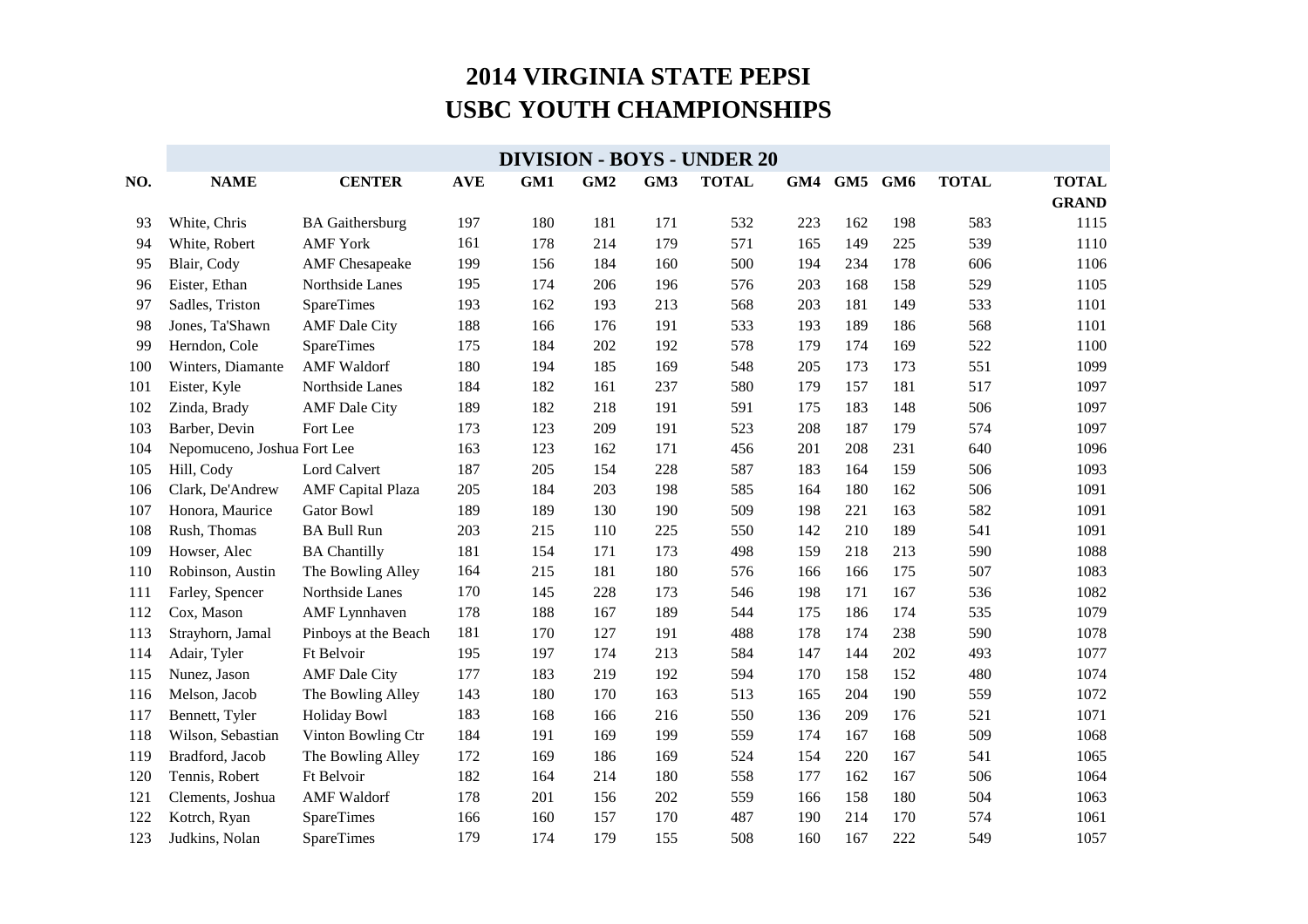|     | <b>DIVISION - BOYS - UNDER 20</b>    |                                       |            |     |                 |     |              |     |     |     |              |              |
|-----|--------------------------------------|---------------------------------------|------------|-----|-----------------|-----|--------------|-----|-----|-----|--------------|--------------|
| NO. | <b>NAME</b>                          | <b>CENTER</b>                         | <b>AVE</b> | GM1 | GM <sub>2</sub> | GM3 | <b>TOTAL</b> | GM4 | GM5 | GM6 | <b>TOTAL</b> | <b>TOTAL</b> |
|     |                                      |                                       |            |     |                 |     |              |     |     |     |              | <b>GRAND</b> |
| 124 | Borelli, Mathew                      | Potomac Lanes                         | 173        | 196 | 175             | 177 | 548          | 146 | 150 | 212 | 508          | 1056         |
| 125 | Noyes, Christopher                   | Lord Calvert                          | 161        | 180 | 176             | 176 | 532          | 157 | 184 | 182 | 523          | 1055         |
| 126 | Wilson, Dylan                        | Quantico                              | 155        | 194 | 170             | 130 | 494          | 219 | 138 | 203 | 560          | 1054         |
| 127 | Zweiban, David                       | <b>BA Bull Run</b>                    | 205        | 224 | 168             | 212 | 604          | 156 | 153 | 140 | 449          | 1053         |
| 128 | Riddle, Alex                         | <b>BA Bull Run</b>                    | 199        | 140 | 179             | 122 | 441          | 170 | 210 | 223 | 603          | 1044         |
| 129 | Boyd, Michael                        | NRV Superbowl                         | 157        | 213 | 163             | 135 | 511          | 159 | 202 | 165 | 526          | 1037         |
| 130 | Butz, Scott                          | <b>AMF York</b>                       | 144        | 150 | 225             | 137 | 512          | 187 | 174 | 162 | 523          | 1035         |
| 131 | Moore, Robert                        | <b>SpareTimes</b>                     | 161        | 181 | 142             | 155 | 478          | 151 | 199 | 203 | 553          | 1031         |
| 132 | Graham, Tyler                        | NRV Superbowl                         | 199        | 146 | 182             | 191 | 519          | 196 | 141 | 175 | 512          | 1031         |
| 133 | Smith, Quinn                         | <b>BA</b> Gaithersburg                | 166        | 178 | 160             | 158 | 496          | 188 | 178 | 167 | 533          | 1029         |
| 134 | Parker, Michael                      | <b>AMF</b> Fredericksburg             | 189        | 194 | 154             | 146 | 494          | 166 | 217 | 152 | 535          | 1029         |
| 135 | Grasso, Salvatore                    | Lord Calvert                          | 176        | 147 | 157             | 160 | 464          | 181 | 194 | 178 | 553          | 1017         |
| 136 | Marean, Peter (Tony) Northside Lanes |                                       | 172        | 177 | 191             | 171 | 539          | 141 | 196 | 138 | 475          | 1014         |
| 137 | Zilk, John                           | Pinboys at the Beach                  | 174        | 138 | 196             | 146 | 480          | 173 | 158 | 200 | 531          | 1011         |
| 138 | Roberson, Nick                       | SpareTimes                            | 174        | 177 | 156             | 195 | 528          | 171 | 157 | 154 | 482          | 1010         |
| 139 | Favoro, Garth                        | Northside Lanes                       | 148        | 193 | 202             | 152 | 547          | 138 | 166 | 156 | 460          | 1007         |
| 140 | Myers, Malik                         | Ft Belvoir                            | 185        | 127 | 173             | 171 | 471          | 178 | 146 | 206 | 530          | 1001         |
| 141 | Garrison Jr, Wade                    | <b>Liberty Lanes</b>                  | 182        | 159 | 146             | 186 | 491          | 157 | 156 | 193 | 506          | 997          |
| 142 | Sims, Tyler                          | World Of Sports                       | 161        | 156 | 185             | 189 | 530          | 156 | 153 | 151 | 460          | 990          |
| 143 | Sparks, Matthew                      | Langley                               | 145        | 149 | 181             | 154 | 484          | 169 | 151 | 182 | 502          | 986          |
| 144 | Teel, Darius                         | Lord Calvert                          | 147        | 169 | 207             | 153 | 529          | 177 | 166 | 113 | 456          | 985          |
| 145 | Dulnev, Andrew                       | <b>BA</b> Manassas                    | 132        | 202 | 176             | 156 | 534          | 152 | 164 | 134 | 450          | 984          |
| 146 | McDaniel, Justin                     | SpareTimes                            | 154        | 143 | 142             | 180 | 465          | 161 | 141 | 215 | 517          | 982          |
| 147 | Ingrahm, Joshua                      | <b>AMF</b> Chesapeake                 | 186        | 159 | 175             | 125 | 459          | 166 | 211 | 143 | 520          | 979          |
| 148 | LeBrun, Daniel                       | Pinboys at the Beach                  | 180        | 178 | 216             | 115 | 509          | 183 | 126 | 159 | 468          | 977          |
| 149 | Riehm, Michael                       | Freedom Lanes                         | 146        | 210 | 149             | 128 | 487          | 183 | 155 | 146 | 484          | 971          |
| 150 | Wolf, C.J.                           | <b>BA</b> Manassas                    | 155        | 155 | 181             | 158 | 494          | 156 | 148 | 169 | 473          | 967          |
| 151 |                                      | Hankins, Steven (Bo) AMF Williamsburg | 149        | 170 | 133             | 214 | 517          | 158 | 139 | 153 | 450          | 967          |
| 152 | Church, Adam                         | <b>AMF York</b>                       | 158        | 155 | 180             | 140 | 475          | 159 | 157 | 175 | 491          | 966          |
| 153 | Hoshaw, Jonathan                     | SpareTimes                            | 149        | 204 | 152             | 151 | 507          | 148 | 178 | 119 | 445          | 952          |
| 154 | Atwood, Alex                         | <b>BA Bull Run</b>                    | 189        | 149 | 172             | 188 | 509          | 151 | 128 | 160 | 439          | 948          |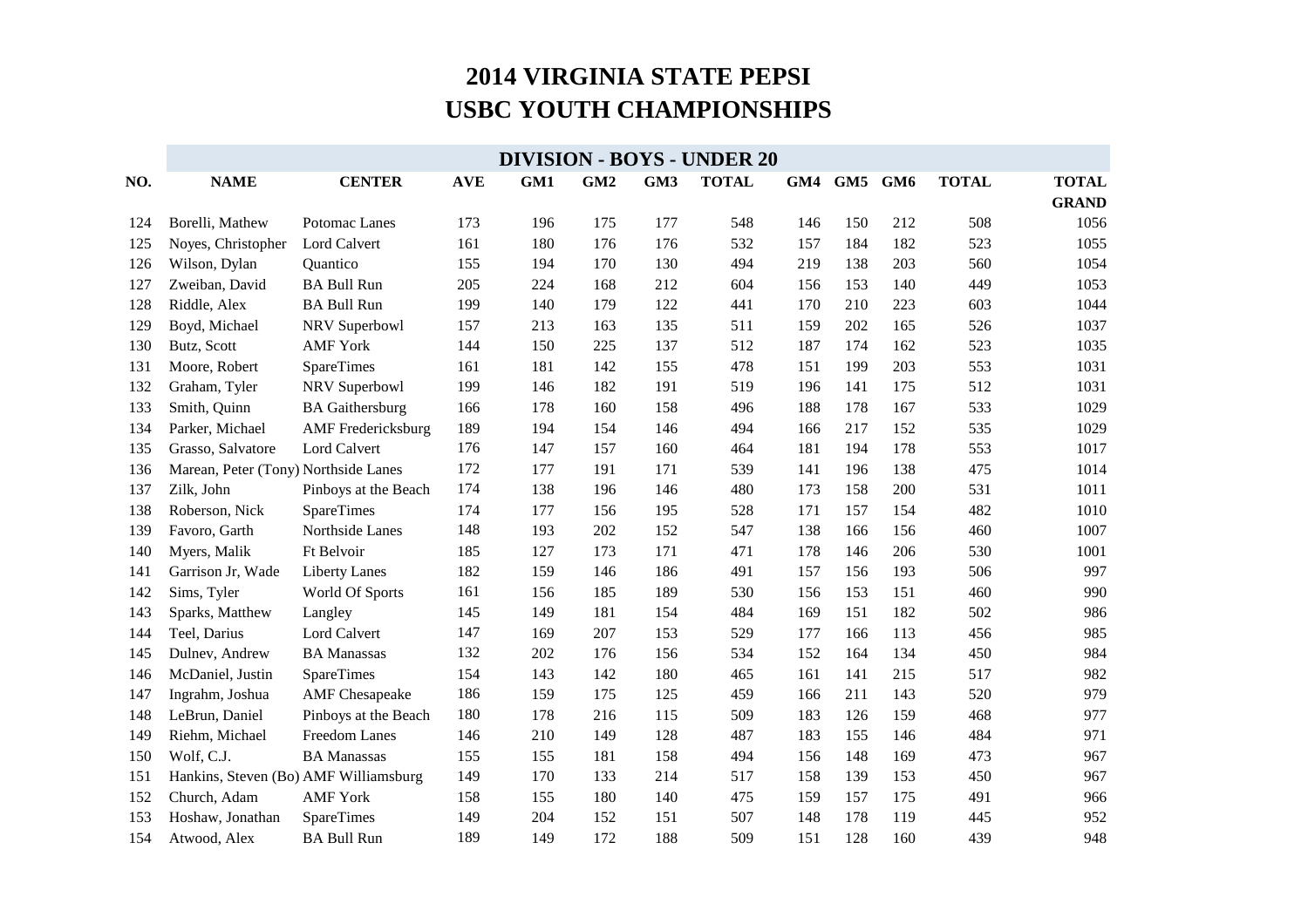|     | <b>DIVISION - BOYS - UNDER 20</b> |                             |            |                  |                  |                  |                  |                  |                  |                  |                  |                  |  |
|-----|-----------------------------------|-----------------------------|------------|------------------|------------------|------------------|------------------|------------------|------------------|------------------|------------------|------------------|--|
| NO. | <b>NAME</b>                       | <b>CENTER</b>               | <b>AVE</b> | GM1              | GM2              | GM3              | <b>TOTAL</b>     | GM4              | GM5              | GM <sub>6</sub>  | <b>TOTAL</b>     | <b>TOTAL</b>     |  |
|     |                                   |                             |            |                  |                  |                  |                  |                  |                  |                  |                  | <b>GRAND</b>     |  |
| 155 | Fox, James                        | <b>BA Bull Run</b>          | 194        | 162              | 157              | 181              | 500              | 160              | 144              | 144              | 448              | 948              |  |
| 156 | Miller Jr, Tommy                  | Northside Lanes             | 171        | 123              | 168              | 130              | 421              | 179              | 190              | 157              | 526              | 947              |  |
| 157 | Morris, Aaron                     | SpareTimes                  | 164        | 168              | 149              | 160              | 477              | 167              | 126              | 177              | 470              | 947              |  |
| 158 | Robinson, Jeremy                  | <b>BA</b> Manassas          | 168        | 172              | 184              | 122              | 478              | 147              | 171              | 143              | 461              | 939              |  |
| 159 | Evans, Zack                       | The Bowling Alley           | 179        | 182              | 167              | 134              | 483              | 153              | 147              | 155              | 455              | 938              |  |
| 160 | Hoffman, Peter                    | <b>BA</b> Eastern           | 133        | 151              | 182              | 189              | 522              | 135              | 117              | 150              | 402              | 924              |  |
| 161 | Blunt, Rashad                     | <b>SpareTimes</b>           | 175        | 80               | 149              | 140              | 369              | 178              | 215              | 161              | 554              | 923              |  |
| 162 | Lucas, Clayton                    | Hopewell Bowling Cer        | 145        | 168              | 180              | 130              | 478              | 139              | 149              | 152              | 440              | 918              |  |
| 163 | Williamson, Cory                  | The Bowling Alley           | 152        | 163              | 144              | 147              | 454              | 130              | 168              | 160              | 458              | 912              |  |
| 164 | Stump, Aaron                      | Northside Lanes             | 140        | 169              | 124              | 116              | 409              | 132              | 155              | 214              | 501              | 910              |  |
| 165 | McGhee, Sheldon                   | <b>Gator Bowl</b>           | 174        | 156              | 114              | 160              | 430              | 135              | 207              | 137              | 479              | 909              |  |
| 166 | Lee-Own, Michael                  | <b>Liberty Lanes</b>        | 178        | 133              | 147              | 159              | 439              | 112              | 193              | 164              | 469              | 908              |  |
| 167 | Spedden, Zachery                  | <b>BA</b> Eastern           | 137        | 117              | 149              | 132              | 398              | 178              | 177              | 141              | 496              | 894              |  |
| 168 | Ice, Wayne                        | Ft Belvoir                  | 140        | 178              | 164              | 152              | 494              | 149              | 114              | 131              | 394              | 888              |  |
| 169 | Jessup, Ryan                      | <b>AMF York</b>             | 165        | 165              | 131              | 134              | 430              | 143              | 151              | 155              | 449              | 879              |  |
| 170 | Waugh, Jacquel                    | <b>AMF</b> Capital Plaza    | 146        | 154              | 145              | 105              | 404              | 140              | 179              | 151              | 470              | 874              |  |
| 171 | Jordan, Jonathan                  | <b>Staunton Lanes</b>       | 133        | 134              | 164              | 116              | 414              | 139              | 170              | 128              | 437              | 851              |  |
| 172 | Garbert, Brenden                  | <b>Scott Center</b>         | 136        | 147              | 126              | 160              | 433              | 127              | 178              | 104              | 409              | 842              |  |
| 173 | Melton, Cody                      | Lee Hi Lanes                | 151        | 154              | 125              | 144              | 423              | 130              | 147              | 126              | 403              | 826              |  |
| 174 | Young, Nathan                     | Rocky Mount                 | 149        | 110              | 155              | 118              | 383              | 158              | 119              | 137              | 414              | 797              |  |
| 175 | Stewart, Christian                | <b>BA</b> Manassas          | 132        | 124              | 82               | 165              | 371              | 166              | 112              | 119              | 397              | 768              |  |
| 176 | Dagliano, Tyler                   | <b>AMF</b> Hanover          | 138        | 17               | 146              | 135              | 298              | 136              | 119              | 170              | 425              | 723              |  |
| 177 | Dunlow, Damien                    | Hopewell Bowling Cer        | 120        | 118              | 112              | 114              | 344              | 108              | 147              | 116              | 371              | 715              |  |
| 178 | Cutchins, Chad                    | Franklin Bowling Cent       | 117        | 125              | 131              | 107              | 363              | 87               | 124              | 94               | 305              | 668              |  |
| 179 | Mazarakis, Michael                | <b>AMF Norfolk</b>          | 125        | 143              | 98               | 103              | 344              | 99               | 103              | 114              | 316              | 660              |  |
| 180 | Gentry, Matthew                   | Northside Lanes             | 213        | $\boldsymbol{0}$ | $\boldsymbol{0}$ | $\boldsymbol{0}$ | $\boldsymbol{0}$ | $\boldsymbol{0}$ | $\boldsymbol{0}$ | $\boldsymbol{0}$ | $\boldsymbol{0}$ | $\overline{0}$   |  |
| 181 | Turner, Tristen                   | <b>Royal Family Bowling</b> | 138        | $\overline{0}$   | $\boldsymbol{0}$ | $\overline{0}$   | $\boldsymbol{0}$ | $\boldsymbol{0}$ | $\boldsymbol{0}$ | $\mathbf{0}$     | $\boldsymbol{0}$ | $\boldsymbol{0}$ |  |
| 182 | Niemetz, Kirkland                 | Franklin Bowling Cent       | 193        | $\theta$         | $\theta$         | $\overline{0}$   | $\mathbf{0}$     | $\overline{0}$   | $\boldsymbol{0}$ | $\overline{0}$   | $\mathbf{0}$     | $\overline{0}$   |  |
| 183 | Blagman, Donavan                  | <b>AMF Marlow Heights</b>   | 174        | $\boldsymbol{0}$ | $\boldsymbol{0}$ | $\overline{0}$   | $\boldsymbol{0}$ | $\boldsymbol{0}$ | $\boldsymbol{0}$ | $\overline{0}$   | $\boldsymbol{0}$ | $\boldsymbol{0}$ |  |
| 184 | Collins, Brent                    | The Bowling Alley           | 109        | $\boldsymbol{0}$ | $\boldsymbol{0}$ | $\boldsymbol{0}$ | $\boldsymbol{0}$ | $\boldsymbol{0}$ | $\boldsymbol{0}$ | $\boldsymbol{0}$ | $\boldsymbol{0}$ | $\boldsymbol{0}$ |  |
| 185 | Marshall, Cornel                  | <b>AMF</b> Capital Plaza    | 183        | $\overline{0}$   | $\theta$         | $\overline{0}$   | $\overline{0}$   | $\overline{0}$   | $\Omega$         | $\overline{0}$   | $\boldsymbol{0}$ | $\boldsymbol{0}$ |  |